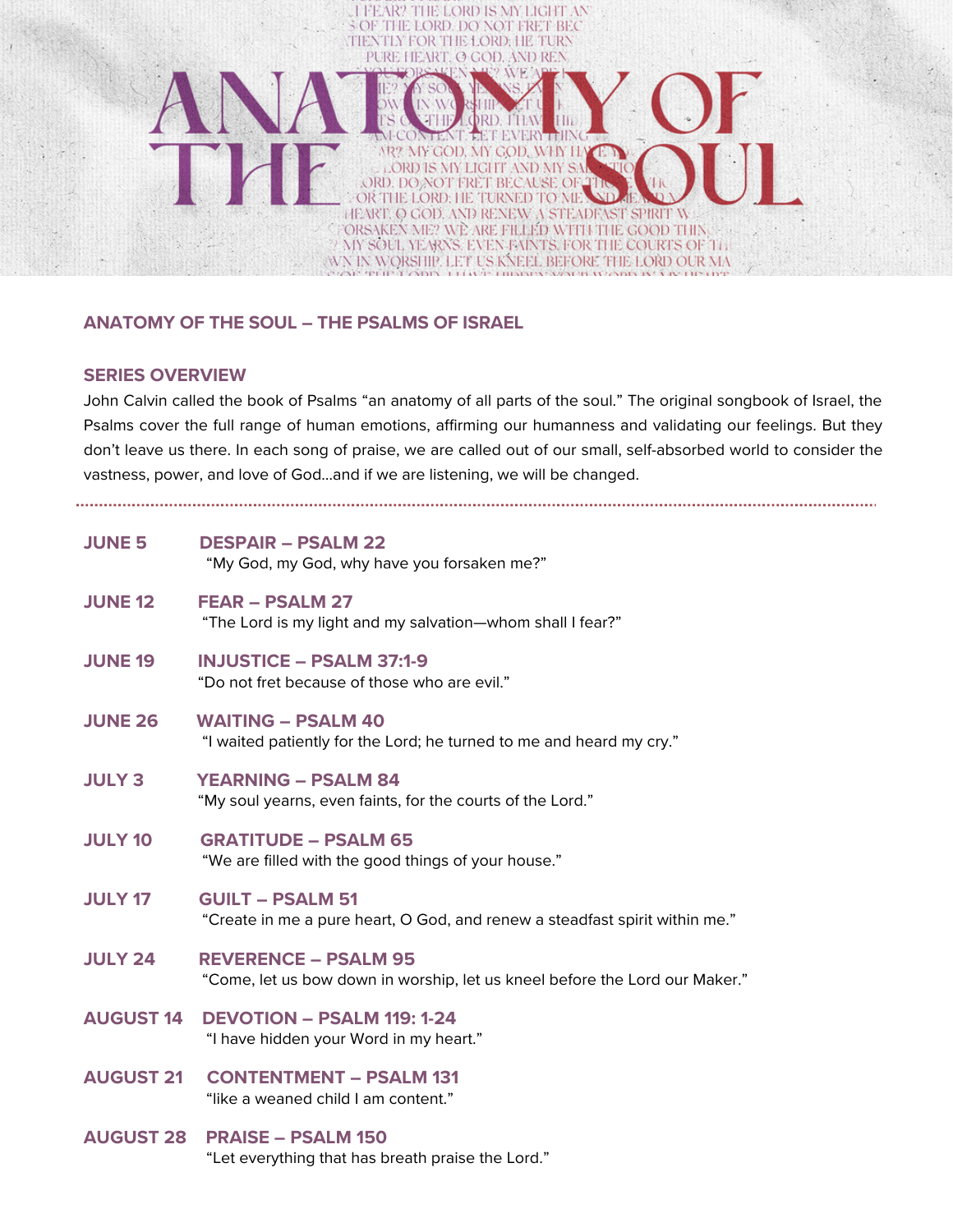# THE LORD DO NOT FRET BEC **NTLY FOR THE LORD: HE TURN** PURE HEART CLCOD AND RE OR THE LORD HE TURNED TO MI **HEART O GOD AND RENEW A STEADEAST SPIRIT W** ORSAKEN ME? WÈ ARE FILLED WITH THE GOOD THIN MY SOUL YEARNS. EVEN FAINTS, FOR THE COURTS OF TH WN IN WORSHIP. LET US KNEEL BEFORE THE LORD OUR MA

# **LECTIO DIVINA INSTRUCTIONS: READ, THINK, PRAY, & BE:**

ROF

Lectio Divina is a practice of Scripture reading, meditation, and prayer intended to promote communion with God. Scripture is the living Word of God, and we are called to listen to what He is saying to us. Use the prompts below to guide your personal devotional time or to discuss the Scripture passage with your small group. Use a journal to record your insights.

# **1. READ THE SCRIPTURE PASSAGE, AND ALLOW 1-2 MINUTES FOR SILENT REFLECTION.**

READ: God's Word is His gift to you. Experience it; enjoy the shape, sound, and beauty of the words. After a minute or two of silence, re-tell the story in your journal or small group, using your own words.

- What is happening? When, where, how, or why?
- Who are the characters?
- What does the passage say?

# **2. READ THE PASSAGE AGAIN, ALLOWING 1-2 MINUTES FOR SILENT REFLECTION.**

MEDIATE (THINK): To meditate means to keep something in mind. As you read, pay attention to any words or phrases that stand out.

- What words or phrases stand out to you from the passage you just read?
- What do you hear God saying to you through this passage or words/phrases? How does it relate to your life?
- Is it convicting or encouraging? How is the passage, or words/phrases making you feel?

# **3. READ THE PASSAGE AGAIN, ALLOWING 1-2 MINUTES FOR SILENT REFLECTION.**

PRAY: The Holy Spirit will reveal why something is resonating from His Word. Take time to listen to his voice, and respond to God in prayerful conversation.

- Ask God why He gave you that word or phrase. Or ask Him why you felt the way you did when you meditated on it?
- Are you being prompted to confess or give thanks for something?
- What might He be calling you to do or how might he want you to be different after reading this passage?

# **4. READ THE PASSAGE A FINAL TIME. THEN, SPEND A FEW MINUTES IN PRAYER.**

BE: As you end your time in the Scripture passage, take time to simply rest in God's love.Sit at the feet of Jesus; feeling, noticing, and absorbing how much He loves you.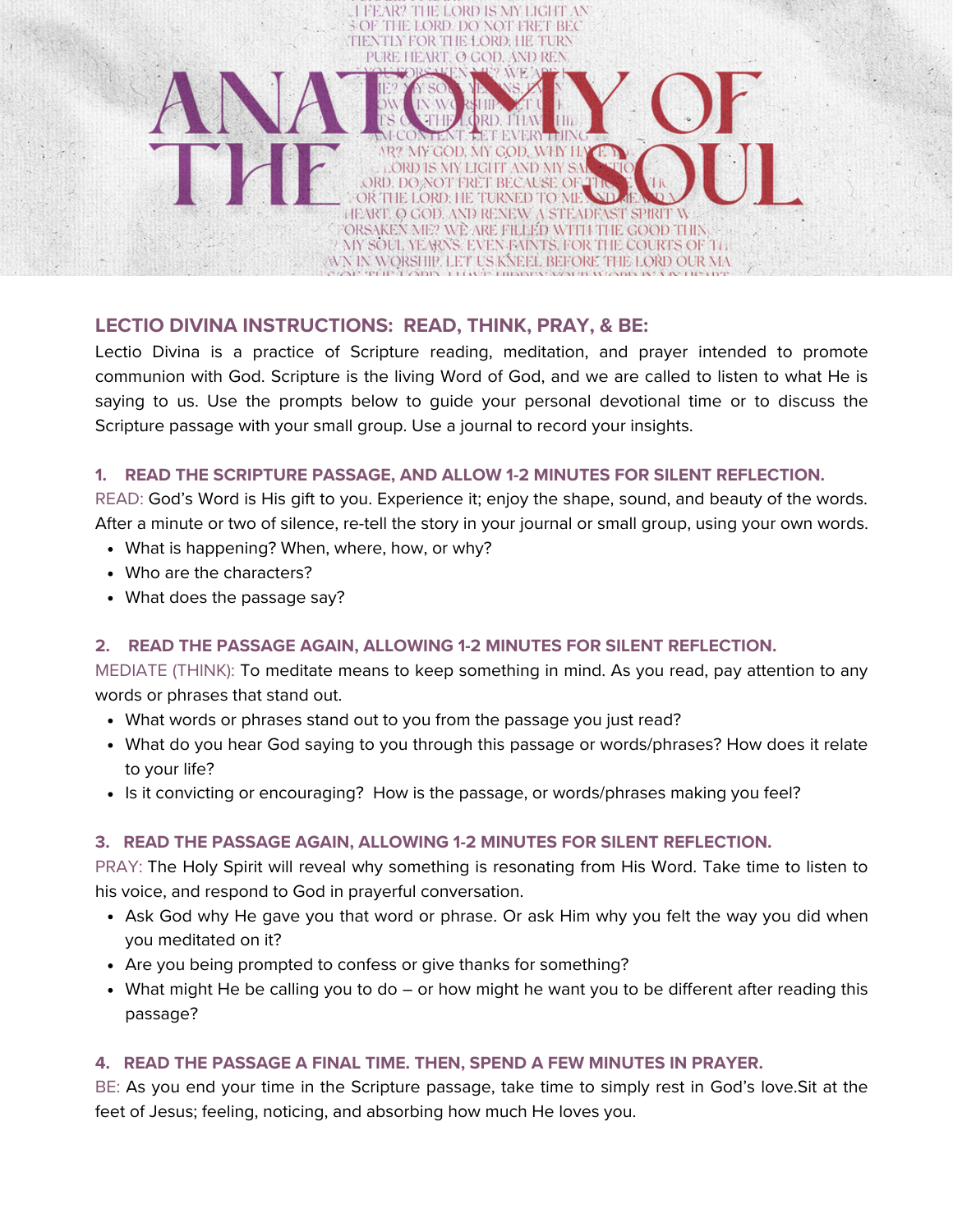#### **JUNE 3 – DESPAIR, PSALM 22**

KEY VERSE: "MY GOD, MY GOD, WHY HAVE YOU FORSAKEN ME?"

#### **Psalm 22[[a](https://www.biblegateway.com/passage/?search=Psalm+22&version=NIV#fen-NIV-14206a)]**

### **For the director of music. To the tune of "The Doe of the Morning." A psalm of David.**

- 1 My God, my God, why have you forsaken me? Why are you so far from saving me, so far from my cries of anguish?
- 2 My God, I cry out by day, but you do not answer, by night, but I find no rest.[[b\]](https://www.biblegateway.com/passage/?search=Psalm+22&version=NIV#fen-NIV-14207b)
- 3 Yet you are enthroned as the Holy One; you are the one Israel praises.[\[c\]](https://www.biblegateway.com/passage/?search=Psalm+22&version=NIV#fen-NIV-14208c)
- 4 In you our ancestors put their trust; they trusted and you delivered them.
- 5 To you they cried out and were saved; in you they trusted and were not put to shame.
- 6 But I am a worm and not a man, scorned by everyone, despised by the people.
- 7 All who see me mock me; they hurl insults, shaking their heads.
- 8 "He trusts in the Lord," they say, "let the Lord rescue him.
- Let him deliver him,
	- since he delights in him."
- 9 Yet you brought me out of the womb; you made me trust in you, even at my mother's
- breast.
- 10 From birth I was cast on you;
- from my mother's womb you have been my God.
- 11 Do not be far from me,
	- for trouble is near
	- and there is no one to help.
- 12 Many bulls surround me; strong bulls of Bashan encircle me.
- 13 Roaring lions that tear their prey open their mouths wide against me.
- 14 I am poured out like water, and all my bones are out of joint. My heart has turned to wax;
- it has melted within me.
- 15 My mouth[[d\]](https://www.biblegateway.com/passage/?search=Psalm+22&version=NIV#fen-NIV-14220d) is dried up like a potsherd, and my tongue sticks to the roof of my mouth; you lay me in the dust of death.

16 Dogs surround me, a pack of villains encircles me; they pierce[[e](https://www.biblegateway.com/passage/?search=Psalm+22&version=NIV#fen-NIV-14221e)] my hands and my feet. 17 All my bones are on display;

people stare and gloat over me.

- 18 They divide my clothes among them and cast lots for my garment.
- 19 But you, Lord, do not be far from me. You are my strength; come quickly to help me.
- 20 Deliver me from the sword, my precious life from the power of the dogs.
- 21 Rescue me from the mouth of the lions; save me from the horns of the wild oxen.
- 22 I will declare your name to my people; in the assembly I will praise you.
- 23 You who fear the Lord, praise him! All you descendants of Jacob, honor him! Revere him, all you descendants of Israel!
- 24 For he has not despised or scorned the suffering of the afflicted one;
- he has not hidden his face from him but has listened to his cry for help.
- 25 From you comes the theme of my praise in the great assembly;
	- before those who fear you[[f\]](https://www.biblegateway.com/passage/?search=Psalm+22&version=NIV#fen-NIV-14230f) I will fulfill my vows.
- 26 The poor will eat and be satisfied; those who seek the Lord will praise him
	- may your hearts live forever!
- 27 All the ends of the earth will remember and turn to the Lord. and all the families of the nations
	- will bow down before him,
- 28 for dominion belongs to the Lord and he rules over the nations.
- 29 All the rich of the earth will feast and worship; all who go down to the dust will kneel before him—
- those who cannot keep themselves alive. 30 Posterity will serve him;
- future generations will be told about the Lord.
- 31 They will proclaim his righteousness, declaring to a people yet unborn: He has done it!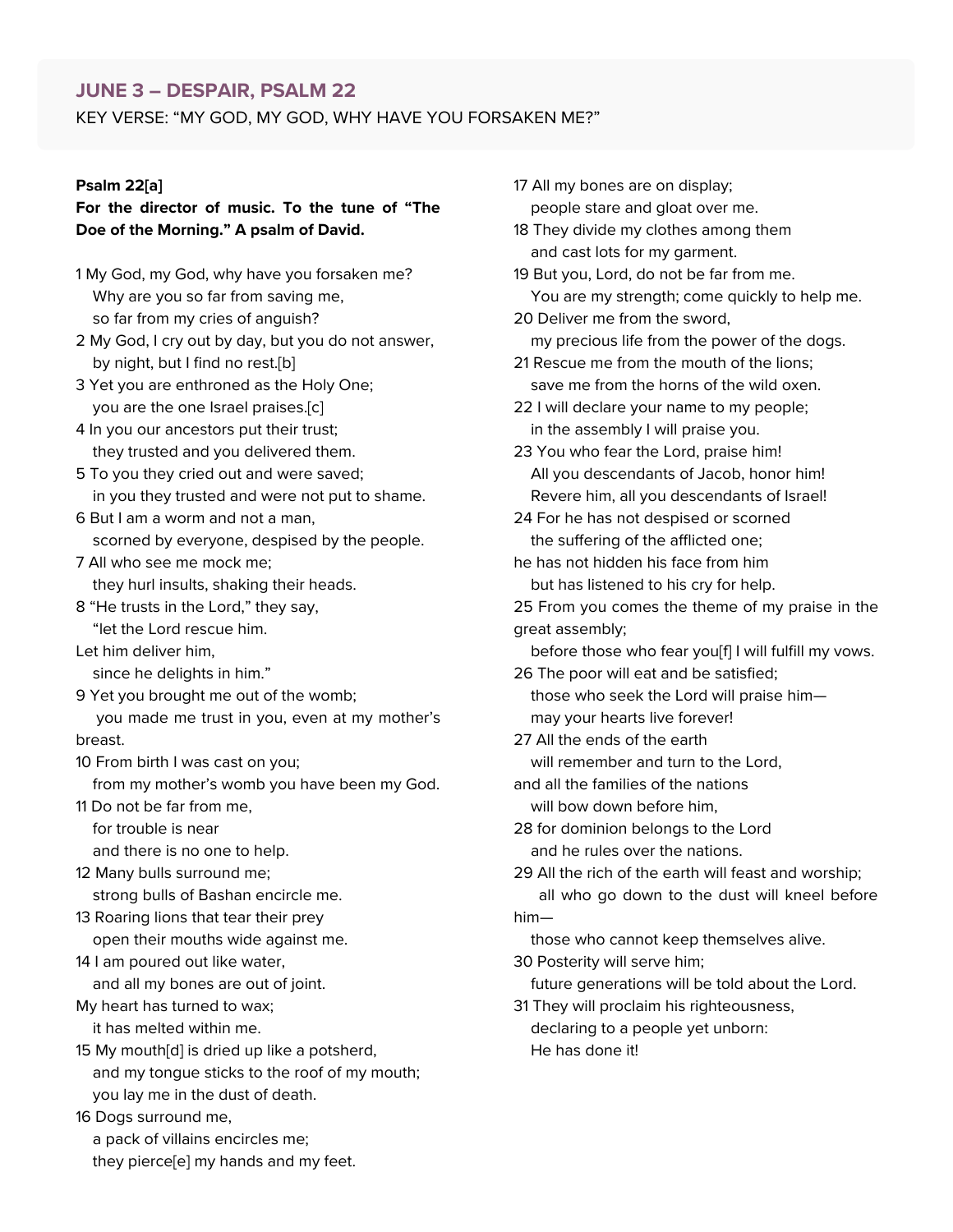# **JUNE 12 – FEAR, PSALM 27**

KEY VERSE: "THE LORD IS MY LIGHT AND MY SALVATION – WHOM SHALL I FEAR?"

#### **Psalm 27 Of David.**

- 1 The Lord is my light and my salvation whom shall I fear?
- The Lord is the stronghold of my life of whom shall I be afraid?
- 2 When the wicked advance against me to devour[[a](https://www.biblegateway.com/passage/?search=Psalm+27&version=NIV#fen-NIV-14288a)] me,
- it is my enemies and my foes who will stumble and fall.
- 3 Though an army besiege me, my heart will not fear;
- though war break out against me, even then I will be confident.
- 4 One thing I ask from the Lord, this only do I seek:
- that I may dwell in the house of the Lord all the days of my life,
- to gaze on the beauty of the Lord and to seek him in his temple.
- 5 For in the day of trouble
- he will keep me safe in his dwelling; he will hide me in the shelter of his sacred tent
- and set me high upon a rock.
- 6 Then my head will be exalted above the enemies who surround me;
- at his sacred tent I will sacrifice with shouts of joy; I will sing and make music to the Lord.
- 7 Hear my voice when I call, Lord; be merciful to me and answer me.
- 8 My heart says of you, "Seek his face!" Your face, Lord, I will seek.
- 9 Do not hide your face from me, do not turn your servant away in anger; you have been my helper.
- Do not reject me or forsake me, God my Savior.
- 10 Though my father and mother forsake me, the Lord will receive me.
- 11 Teach me your way, Lord; lead me in a straight path because of my oppressors.
- 12 Do not turn me over to the desire of my foes, for false witnesses rise up against me, spouting malicious accusations.
- 13 I remain confident of this: I will see the goodness of the Lord in the land of the living.
- 14 Wait for the Lord; be strong and take heart and wait for the Lord.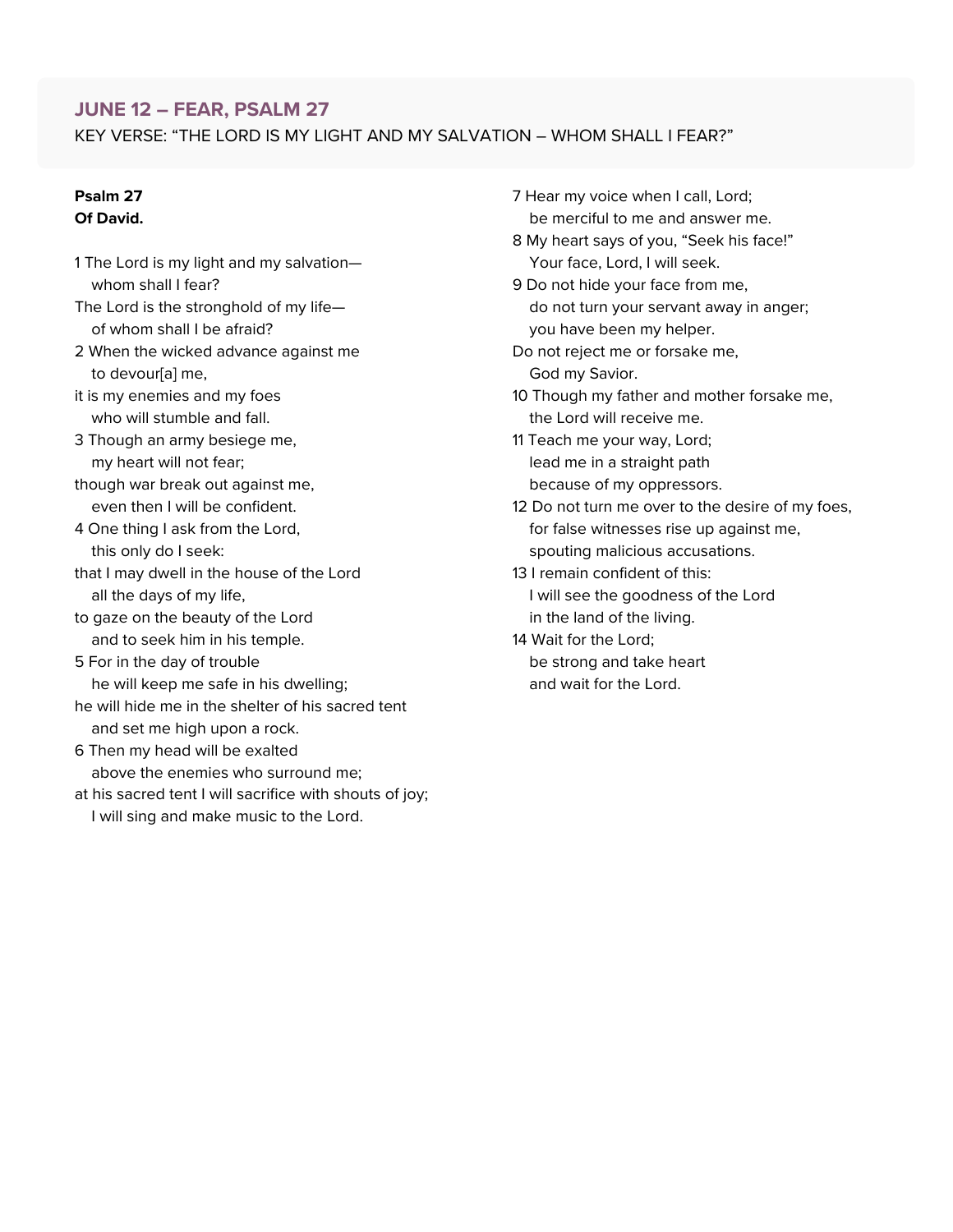# **JUNE 19 – INJUSTICE, PSALM 37:1-9**

KEY VERSE: DO NOT FRET BECAUSE OF THOSE WHO ARE EVIL."

#### **Psalm 37[[a](https://www.biblegateway.com/passage/?search=Psalm+37%3A1-9&version=NIV#fen-NIV-14452a)] Of David.**

- 1 Do not fret because of those who are evil or be envious of those who do wrong;
- 2 for like the grass they will soon wither, like green plants they will soon die away.
- 3 Trust in the Lord and do good; dwell in the land and enjoy safe pasture.
- 4 Take delight in the Lord, and he will give you the desires of your heart.
- 5 Commit your way to the Lord; trust in him and he will do this:
- 6 He will make your righteous reward shine like the dawn,

your vindication like the noonday sun.

- 7 Be still before the Lord and wait patiently for him;
- do not fret when people succeed in their ways, when they carry out their wicked schemes.
- 8 Refrain from anger and turn from wrath; do not fret—it leads only to evil.
- 9 For those who are evil will be destroyed, but those who hope in the Lord will inherit the land.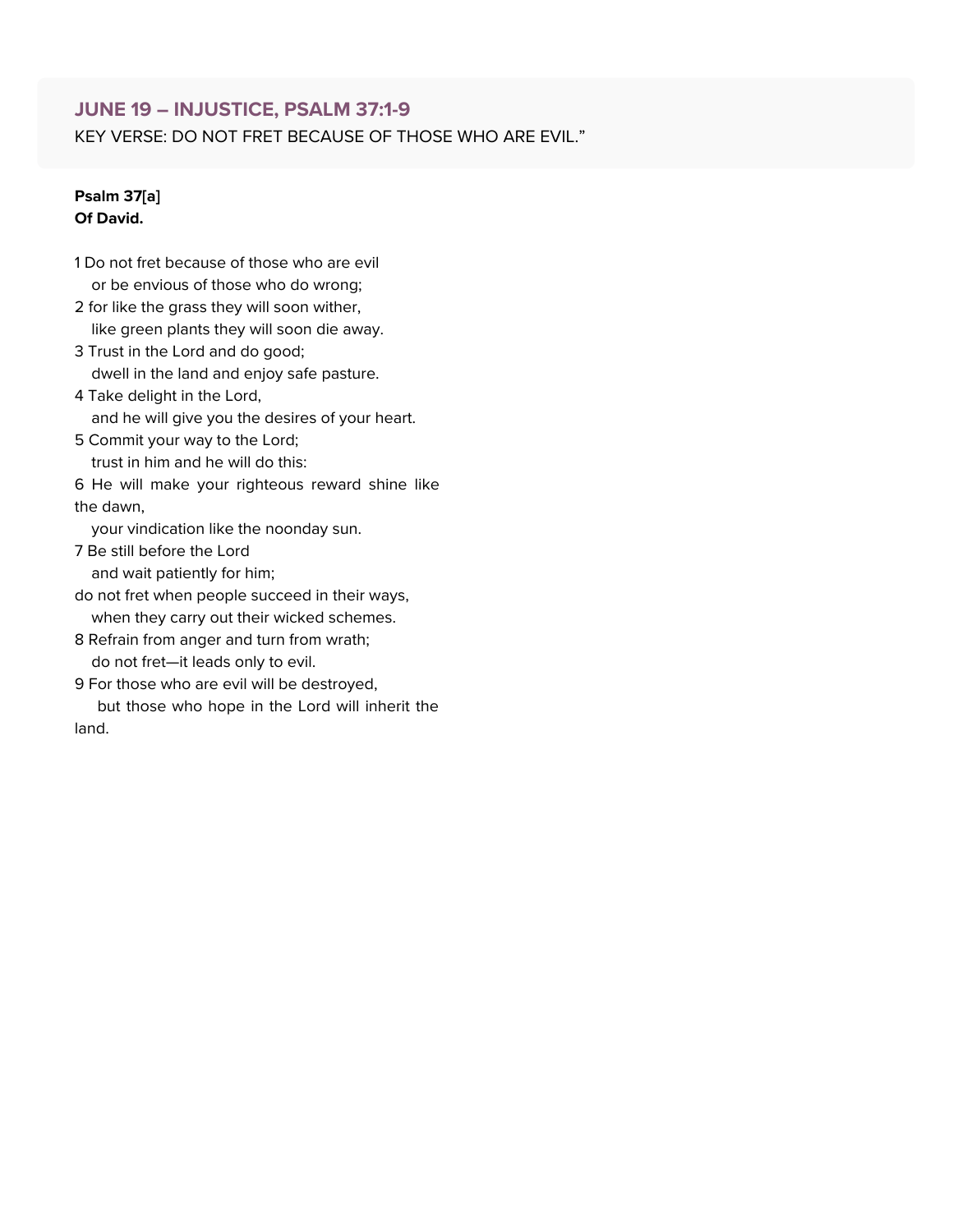# **JUNE 26 – WAITING, PSALM 40**

KEY VERSE: "I WAITED PATIENTLY FOR THE LORD; HE TURNED TO ME AND HEARD MY CRY."

# **Psalm 40[\[a\]](https://www.biblegateway.com/passage/?search=Psalm+40&version=NIV#fen-NIV-14527a)**

me.

### **For the director of music. Of David. A psalm.**

11 waited patiently for the Lord; he turned to me and heard my cry. 2 He lifted me out of the slimy pit, out of the mud and mire; he set my feet on a rock and gave me a firm place to stand. 3 He put a new song in my mouth, a hymn of praise to our God. Many will see and fear the Lord and put their trust in him. 4 Blessed is the one who trusts in the Lord, who does not look to the proud, to those who turn aside to false gods.[\[b\]](https://www.biblegateway.com/passage/?search=Psalm+40&version=NIV#fen-NIV-14530b) 5 Many, Lord my God, are the wonders you have done, the things you planned for us. None can compare with you; were I to speak and tell of your deeds, they would be too many to declare. 6 Sacrifice and offering you did not desire— but my ears you have opened[\[c](https://www.biblegateway.com/passage/?search=Psalm+40&version=NIV#fen-NIV-14532c)]burnt offerings and sin offerings[[d\]](https://www.biblegateway.com/passage/?search=Psalm+40&version=NIV#fen-NIV-14532d) you did not require. 7 Then I said, "Here I am, I have come it is written about me in the scroll.[[e\]](https://www.biblegateway.com/passage/?search=Psalm+40&version=NIV#fen-NIV-14533e) 8 I desire to do your will, my God; your law is within my heart." 9 I proclaim your saving acts in the great assembly; I do not seal my lips, Lord, as you know. 10 I do not hide your righteousness in my heart; I speak of your faithfulness and your saving help. I do not conceal your love and your faithfulness from the great assembly. 11 Do not withhold your mercy from me, Lord; may your love and faithfulness always protect 12 For troubles without number surround me; my sins have overtaken me, and I cannot see. They are more than the hairs of my head, and my heart fails within me. 13 Be pleased to save me, Lord; come quickly, Lord, to help me. 14 May all who want to take my life be put to shame and confusion; may all who desire my ruin be turned back in disgrace. 15 May those who say to me, "Aha! Aha!" be appalled at their own shame. 16 But may all who seek you rejoice and be glad in you; may those who long for your saving help always say, "The Lord is great!" 17 But as for me, I am poor and needy; may the Lord think of me.

You are my help and my deliverer; you are my God, do not delay.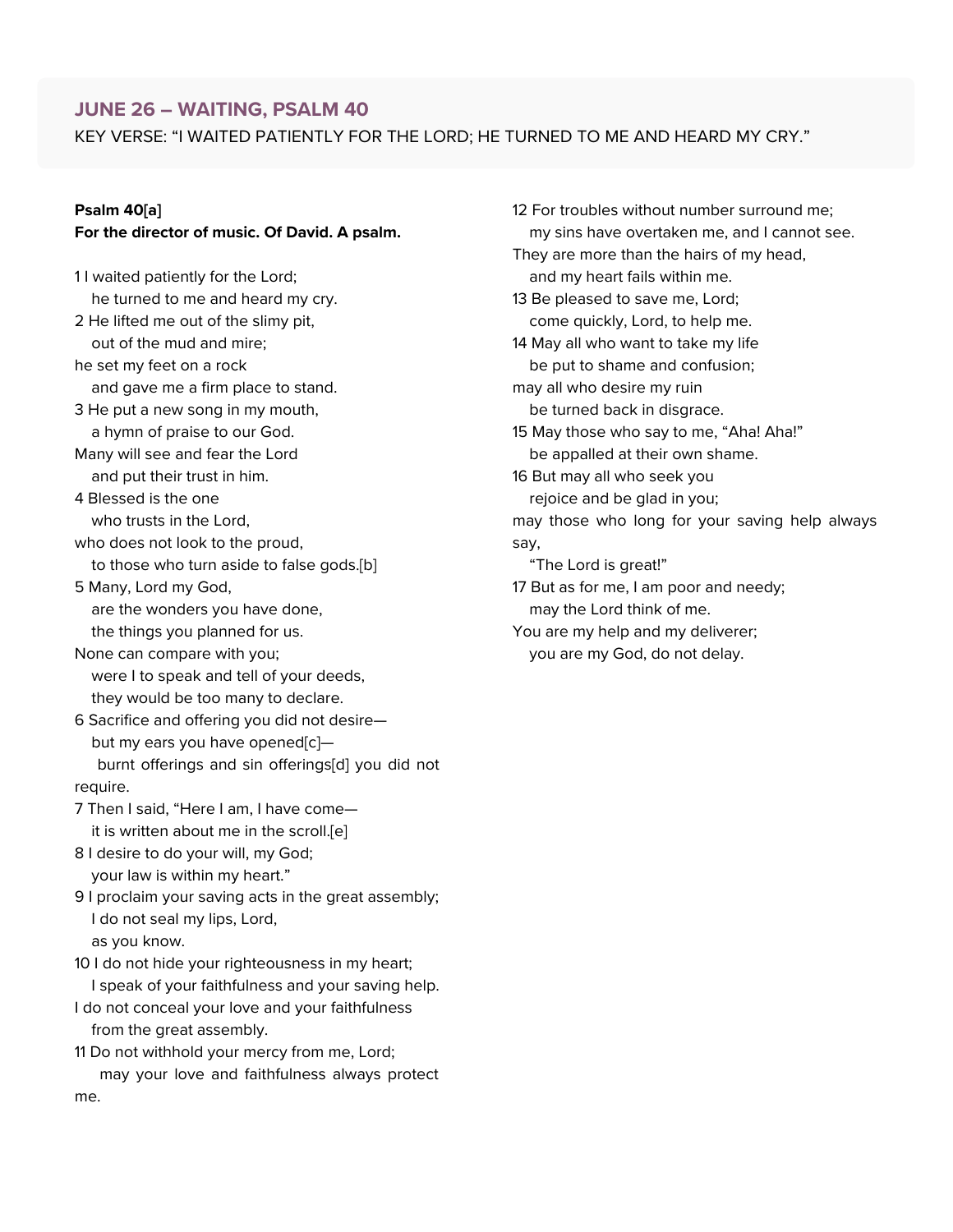## **JULY 3 – YEARNING, PSALM 84**

KEY VERSE: "MY SOUL YEARNS, EVEN FAINTS, FOR THE COURTS OF THE LORD."

#### **Psalm 84[\[a\]](https://www.biblegateway.com/passage/?search=Psalm+84&version=NIV#fen-NIV-15261a)**

**For the director of music. According to gittith.[\[b](https://www.biblegateway.com/passage/?search=Psalm+84&version=NIV#fen-NIV-15261b)] Of the Sons of Korah. A psalm.**

- 1 How lovely is your dwelling place, Lord Almighty! 2 My soul yearns, even faints, for the courts of the Lord;
- my heart and my flesh cry out for the living God.
- 3 Even the sparrow has found a home, and the swallow a nest for herself, where she may have her young—
- a place near your altar, Lord Almighty, my King and my God.
- 4 Blessed are those who dwell in your house; they are ever praising you.[\[c](https://www.biblegateway.com/passage/?search=Psalm+84&version=NIV#fen-NIV-15264c)]
- 5 Blessed are those whose strength is in you, whose hearts are set on pilgrimage.
- 6 As they pass through the Valley of Baka, they make it a place of springs; the autumn rains also cover it with pools.[\[d](https://www.biblegateway.com/passage/?search=Psalm+84&version=NIV#fen-NIV-15266d)]
- 7 They go from strength to strength, till each appears before God in Zion.
- 8 Hear my prayer, Lord God Almighty; listen to me, God of Jacob.
- 9 Look on our shield,[\[e](https://www.biblegateway.com/passage/?search=Psalm+84&version=NIV#fen-NIV-15269e)] O God; look with favor on your anointed one.
- 10 Better is one day in your courts
	- than a thousand elsewhere;
- I would rather be a doorkeeper in the house of my God
	- than dwell in the tents of the wicked.
- 11 For the Lord God is a sun and shield; the Lord bestows favor and honor;
- no good thing does he withhold
	- from those whose walk is blameless.
- 12 Lord Almighty,
	- blessed is the one who trusts in you.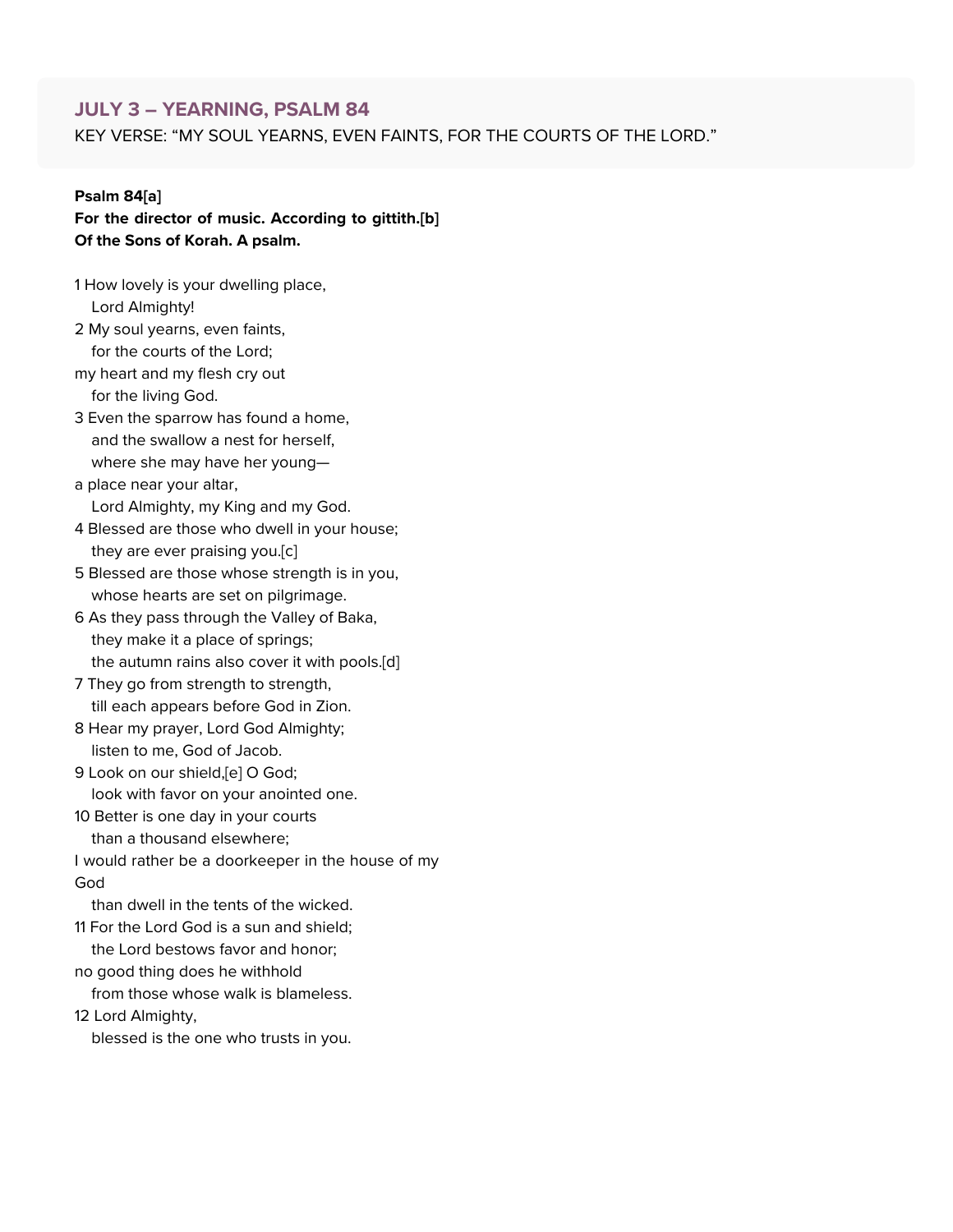### **JULY 10 – GRATITUDE, PSALM 65**

KEY VERSE: "WE ARE FILLED WITH THE GOOD THINGS OF YOUR HOUSE."

#### **Psalm 65[\[a\]](https://www.biblegateway.com/passage/?search=Psalm+65&version=NIV#fen-NIV-14862a)**

**For the director of music. A psalm of David. A song.**

- 1 Praise awaits[[b](https://www.biblegateway.com/passage/?search=Psalm+65&version=NIV#fen-NIV-14862b)] you, our God, in Zion; to you our vows will be fulfilled. 2 You who answer prayer, to you all people will come. 3 When we were overwhelmed by sins,
- you forgave[\[c\]](https://www.biblegateway.com/passage/?search=Psalm+65&version=NIV#fen-NIV-14864c) our transgressions. 4 Blessed are those you choose and bring near to live in your courts!
- We are filled with the good things of your house, of your holy temple.
- 5 You answer us with awesome and righteous deeds,

God our Savior,

- the hope of all the ends of the earth and of the farthest seas,
- 6 who formed the mountains by your power, having armed yourself with strength,
- 7 who stilled the roaring of the seas,
	- the roaring of their waves,
	- and the turmoil of the nations.

8 The whole earth is filled with awe at your wonders;

where morning dawns, where evening fades, you call forth songs of joy.

9 You care for the land and water it; you enrich it abundantly.

The streams of God are filled with water to provide the people with grain, for so you have ordained it.[[d\]](https://www.biblegateway.com/passage/?search=Psalm+65&version=NIV#fen-NIV-14870d)

- 10 You drench its furrows and level its ridges; you soften it with showers and bless its crops.
- 11 You crown the year with your bounty, and your carts overflow with abundance.
- 12 The grasslands of the wilderness overflow; the hills are clothed with gladness.
- 13 The meadows are covered with flocks and the valleys are mantled with grain; they shout for joy and sing.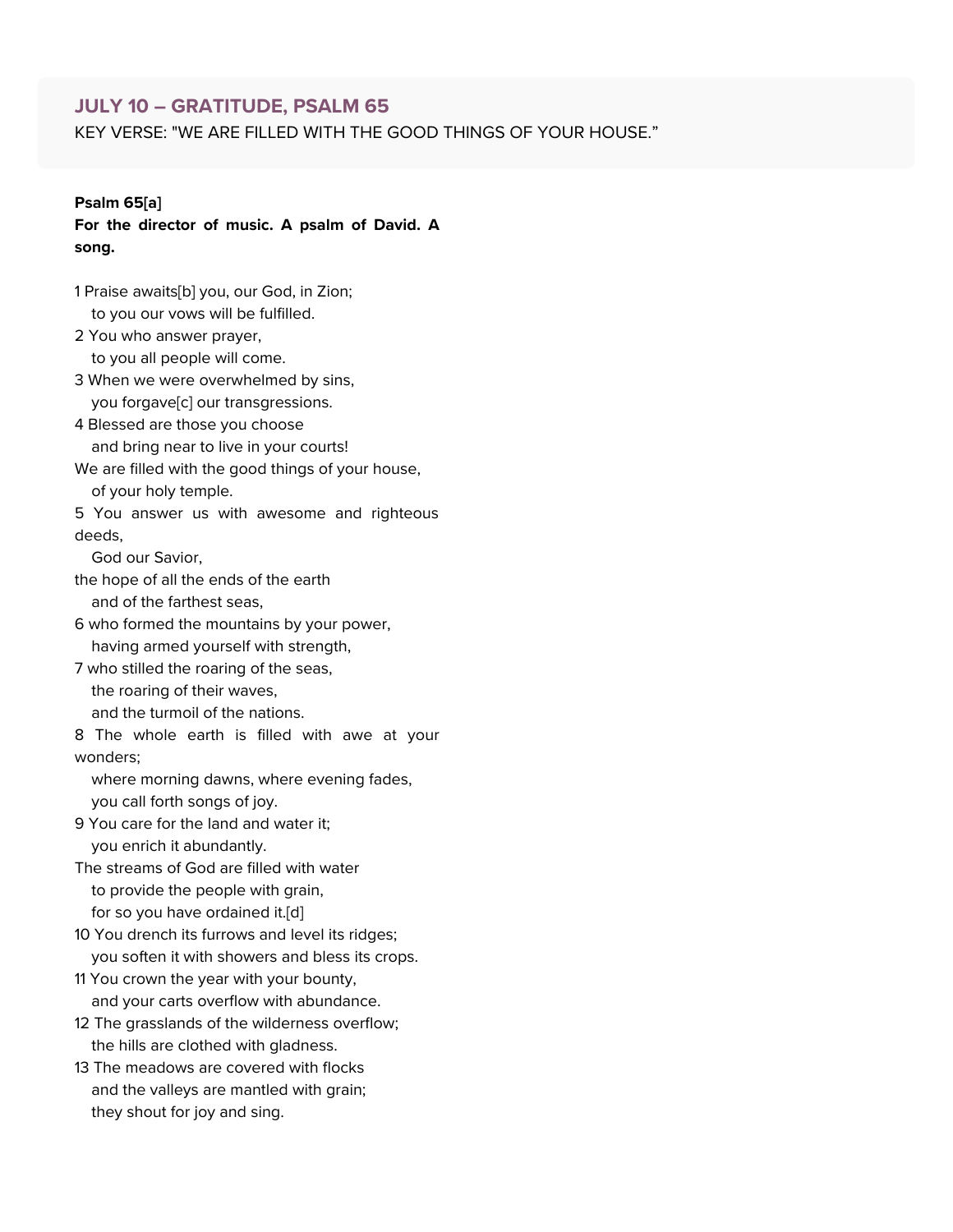# **JULY 17 – GUILT, PSALM 51**

KEY VERSE: "CREATE IN ME A PURE HEART, O GOD, AND RENEW A STEADFAST SPIRIT WITHIN ME."

#### **Psalm 51[\[a\]](https://www.biblegateway.com/passage/?search=Psalm+51&version=NIV#fen-NIV-14693a)**

**For the director of music. A psalm of David. When the prophet Nathan came to him after David had committed adultery with Bathsheba.**

1 Have mercy on me, O God,

according to your unfailing love;

- according to your great compassion
- blot out my transgressions. 2 Wash away all my iniquity
- and cleanse me from my sin.
- 3 For I know my transgressions, and my sin is always before me.
- 4 Against you, you only, have I sinned and done what is evil in your sight;
- so you are right in your verdict and justified when you judge.
- 5 Surely I was sinful at birth, sinful from the time my mother conceived me.
- 6 Yet you desired faithfulness even in the womb; you taught me wisdom in that secret place.
- 7 Cleanse me with hyssop, and I will be clean; wash me, and I will be whiter than snow.
- 8 Let me hear joy and gladness; let the bones you have crushed rejoice.
- 9 Hide your face from my sins and blot out all my iniquity.
- 10 Create in me a pure heart, O God, and renew a steadfast spirit within me.
- 11 Do not cast me from your presence or take your Holy Spirit from me.
- 12 Restore to me the joy of your salvation and grant me a willing spirit, to sustain me.
- 13 Then I will teach transgressors your ways, so that sinners will turn back to you.

14 Deliver me from the guilt of bloodshed, O God, you who are God my Savior,

and my tongue will sing of your righteousness. 15 Open my lips, Lord,

and my mouth will declare your praise.

16 You do not delight in sacrifice, or I would bring it;

you do not take pleasure in burnt offerings.

17 My sacrifice, O God, is[[b\]](https://www.biblegateway.com/passage/?search=Psalm+51&version=NIV#fen-NIV-14709b) a broken spirit; a broken and contrite heart you, God, will not despise.

18 May it please you to prosper Zion,

to build up the walls of Jerusalem.

19 Then you will delight in the sacrifices of the righteous,

in burnt offerings offered whole; then bulls will be offered on your altar.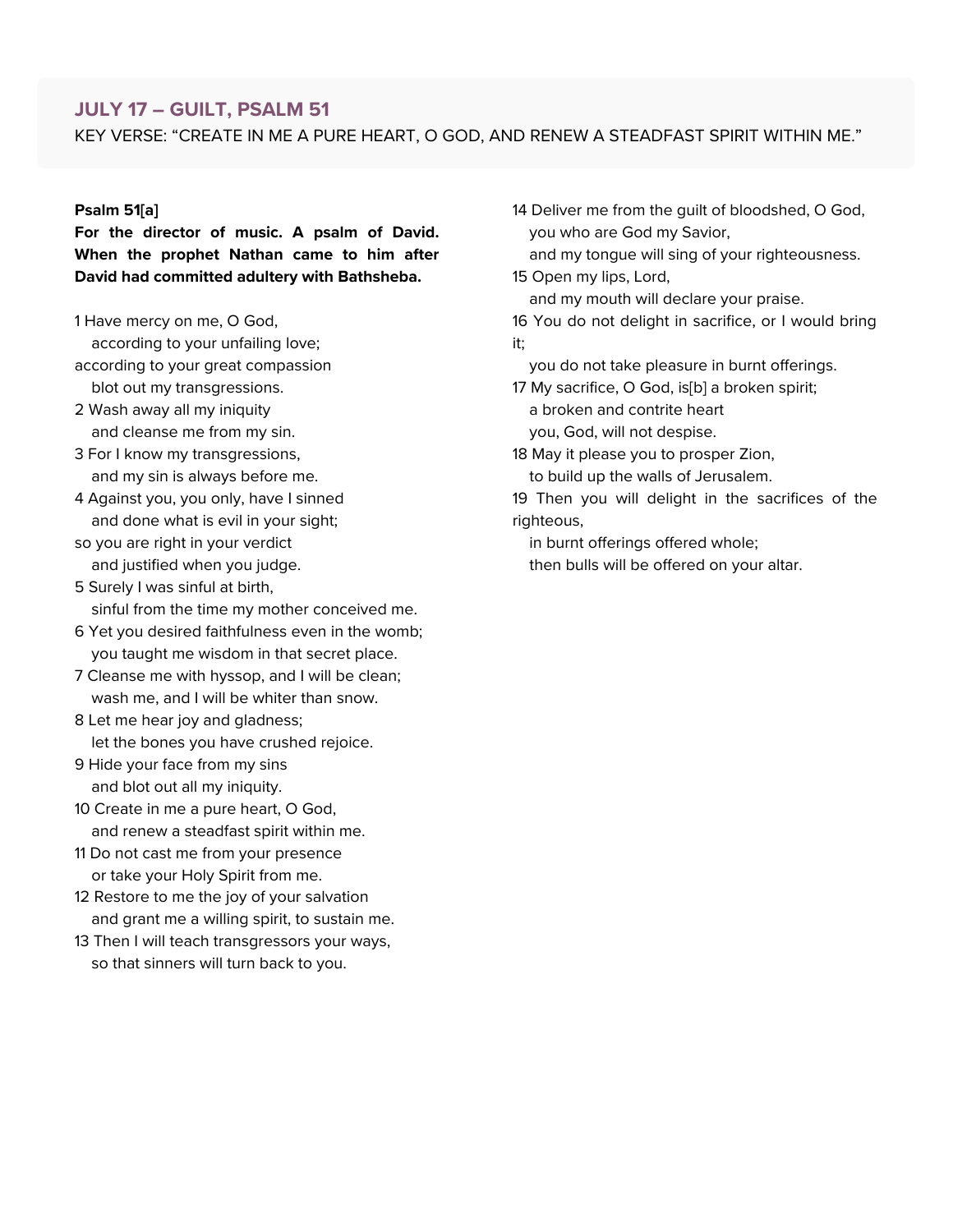### **JULY 24 – REVERENCE – PSALM 95**

KEY VERSE: "COME, LET US BOW DOWN IN WORSHIP, LET US KNEEL BEFORE THE LORD OUR MAKER."

#### **Psalm 95**

- 1 Come, let us sing for joy to the Lord; let us shout aloud to the Rock of our salvation.
- 2 Let us come before him with thanksgiving and extol him with music and song.
- 3 For the Lord is the great God, the great King above all gods.
- 4 In his hand are the depths of the earth, and the mountain peaks belong to him.
- 5 The sea is his, for he made it, and his hands formed the dry land.
- 6 Come, let us bow down in worship, let us kneel before the Lord our Maker;
- 7 for he is our God and we are the people of his pasture, the flock under his care.

Today, if only you would hear his voice,

8 "Do not harden your hearts as you did at Meribah,[[a](https://www.biblegateway.com/passage/?search=Psalm+95&version=NIV#fen-NIV-15463a)]

as you did that day at Massah[\[b](https://www.biblegateway.com/passage/?search=Psalm+95&version=NIV#fen-NIV-15463b)] in the wilderness,

9 where your ancestors tested me;

they tried me, though they had seen what I did.

10 For forty years I was angry with that generation; I said, 'They are a people whose hearts go astray,

and they have not known my ways.'

11 So I declared on oath in my anger,

'They shall never enter my rest.'"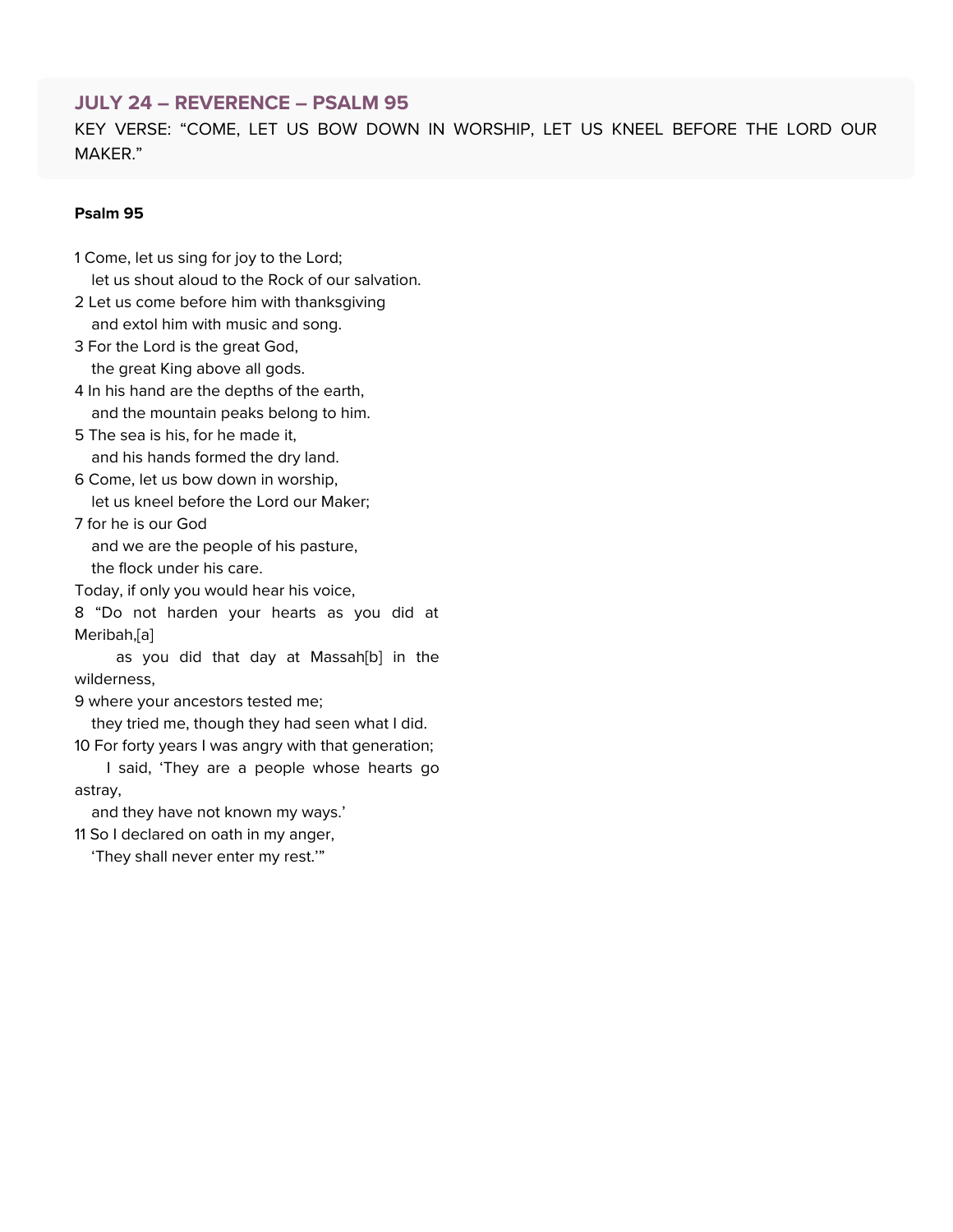# **AUGUST 14 – DEVOTION, PSALM 119**

KEY VERSE: "I HAVE HIDDEN YOUR WORD IN MY HEART."

#### **Psalm 119[[a\]](https://www.biblegateway.com/passage/?search=Psalm+119&version=NIV#fen-NIV-15900a)**

#### א **Aleph**

- 1 Blessed are those whose ways are blameless, who walk according to the law of the Lord.
- 2 Blessed are those who keep his statutes and seek him with all their heart—
- 3 they do no wrong but follow his ways.
- 4 You have laid down precepts that are to be fully obeyed.
- 5 Oh, that my ways were steadfast in obeying your decrees!
- 6 Then I would not be put to shame when I consider all your commands.
- 7 I will praise you with an upright heart as I learn your righteous laws.
- 8 I will obey your decrees; do not utterly forsake me.

#### ב **Beth**

9 How can a young person stay on the path of purity?

By living according to your word.

- 10 I seek you with all my heart; do not let me stray from your commands.
- 11 I have hidden your word in my heart that I might not sin against you.
- 12 Praise be to you, Lord; teach me your decrees.
- 13 With my lips I recount all the laws that come from your mouth.
- 14 I rejoice in following your statutes as one rejoices in great riches.
- 15 I meditate on your precepts and consider your ways.
- 16 I delight in your decrees; I will not neglect your word.

#### ג **Gimel**

- 17 Be good to your servant while I live, that I may obey your word.
- 18 Open my eyes that I may see wonderful things in your law.
- 19 I am a stranger on earth; do not hide your commands from me.
- 20 My soul is consumed with longing for your laws at all times.
- 21 You rebuke the arrogant, who are accursed, those who stray from your commands.
- 22 Remove from me their scorn and contempt, for I keep your statutes.
- 23 Though rulers sit together and slander me, your servant will meditate on your decrees.
- 24 Your statutes are my delight; they are my counselors.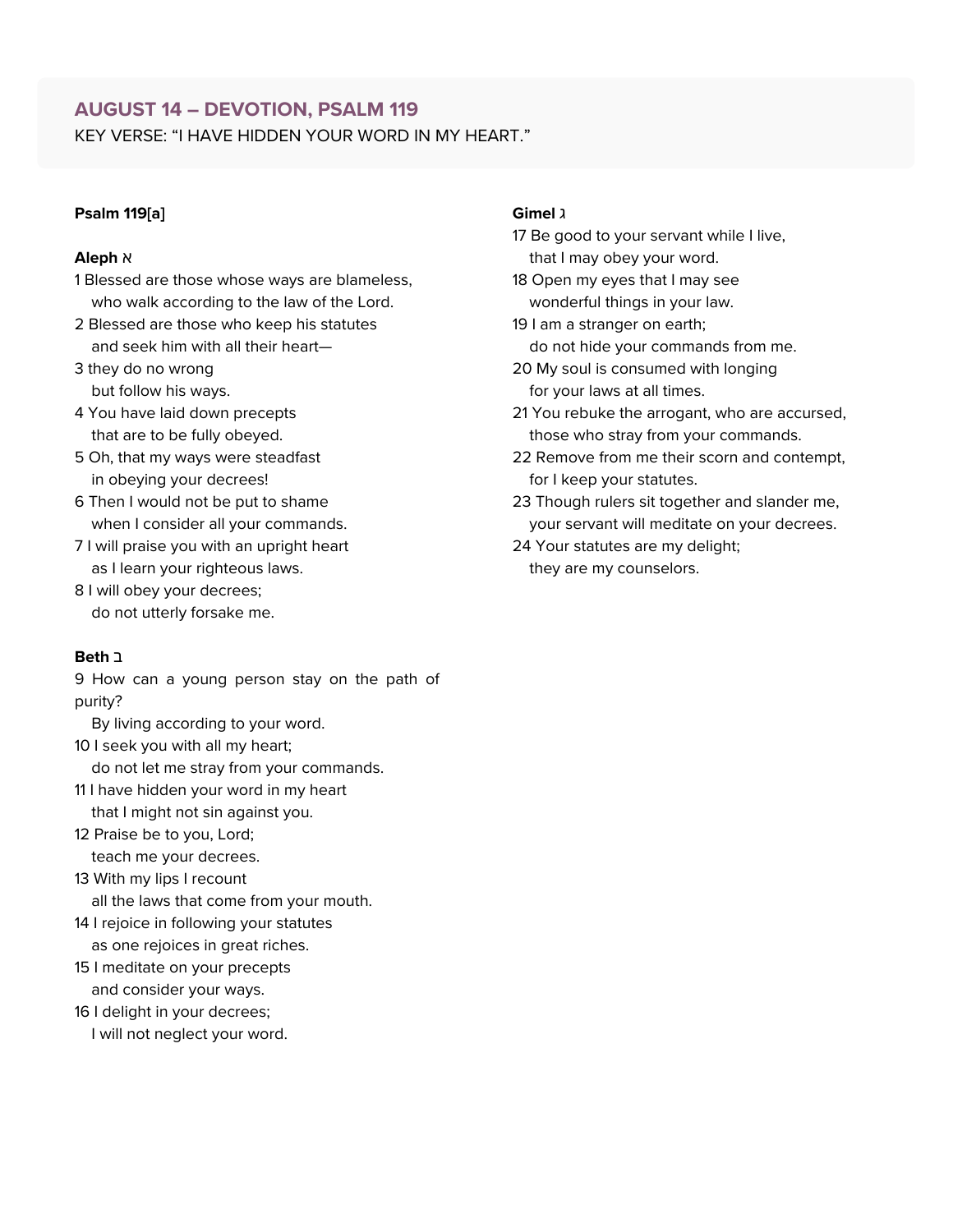# **AUGUST 21 – CONTENTMENT, PSALM 131**

KEY VERSE: "…LIKE A WEANED CHILD I AM CONTENT."

### **Psalm 131 A song of ascents. Of David.**

1 My heart is not proud, Lord, my eyes are not haughty; I do not concern myself with great matters or things too wonderful for me.

- 2 But I have calmed and quieted myself, I am like a weaned child with its mother; like a weaned child I am content.
- 3 Israel, put your hope in the Lord both now and forevermore.